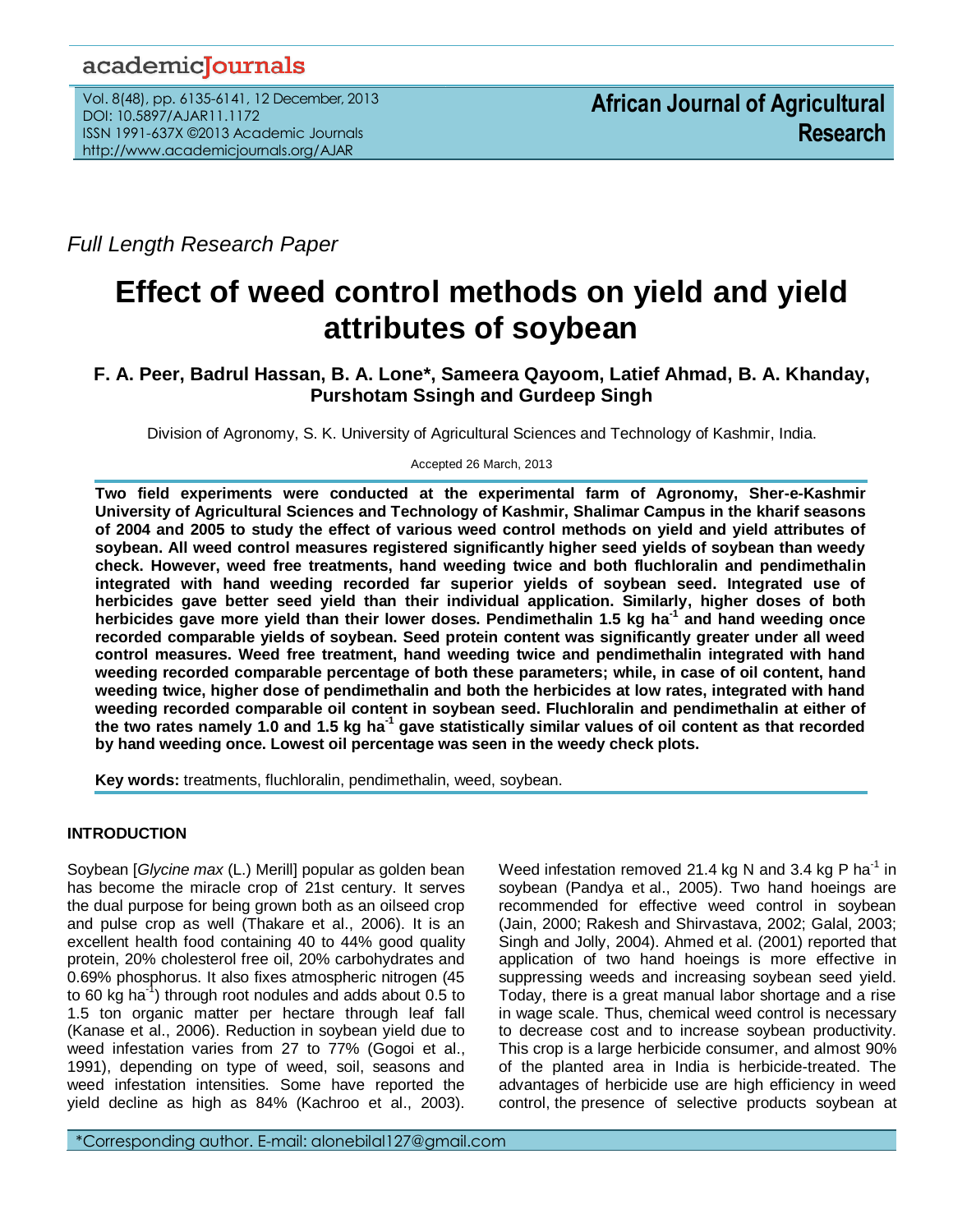**Table 1.** Weed flora of the experimental field.

| <b>Scientific name</b>     | <b>Common name</b>   | Kashmiri name   |
|----------------------------|----------------------|-----------------|
| <b>Broad leaf weeds</b>    |                      |                 |
| Amaranthus spp.            | Pig weed             | Lisa            |
| Chenopodium album L.       | Common lambsquarters | Kon'e/von palak |
| Convolvulus arvensis L.    | Bind weed            | Thrir           |
| Portulaca oleracea L.      | Purselane            | Nuner           |
| Capsella bursa-pastoris L. | Shepherd's purse     | Kralmund        |
| Solanum nigram L.          | Black night shade    | Kambal          |
| <b>Grassy weeds</b>        |                      |                 |
| Cynodon dactylon           | Bermuda grass        | Dramun          |
| Echinochloa colonum        | Jungli rice          | Hama            |
| Poa annua                  | Blue grass           | Mahigase        |
| <b>Sedges</b>              |                      |                 |
| Cyperus rotundus           | Nut sedge            | Mothe           |

the lowest cost, compared to other available weed control methods. Despite the satisfactory weed control results, many questions remain on the effect of herbicides on the  $N<sub>2</sub>$  fixation process, since the sovbean crop is dependent on symbiosis with bradyrhizobium (Zawoznik et al., 1995).

Pre-emergence herbicide application can help control weeds, to some extent, during the early crop growth stage. Soybean undergoes heavy weed competition especially in the early growth stages. Crop-weed competition is minimized by pre-emergence herbicide spray, resulting in decreasing weed dry matter and increasing crop yield (Jeyabal et al., 2001; Mohamed, 2004; Sha, 2004). Regarding chemical weed control, selective herbicides may be effective against annual weeds and achieve high soybean and legume yield such as butralin (Hassanein, 2000; El-Metwally and Saad El-Din, 2003), prometryn (Sha, 2004; Abd El-Razik, 2006) and oxadiargyl (Dobrzanski et al., 2001). Hence, two field experiments were conducted to examine the effects of different herbicides, applied at pre-emergence on weed infestation, yield and yield attributes of soybean plants.

#### **MATERIALS AND METHODS**

Two field experiments were conducted at the experimental farm of Agronomy, Sher-e-Kashmir University of Agricultural Sciences and Technology of Kashmir, Shalimar Campus in the kharif seasons of 2004 and 2005. The soil of the experimental field was silty clay loam with normal pH and EC, high in organic carbon, medium in nitrogen and potash and low in phosphorous. The experiment was laid out in a split pot design with 10 treatments and three replications. The treatments consisted of weedy check, eight weed control methods namely; 1 hand weeding (HW) 25DAS, 2 HW 25 and 45 DAS, pre-plant incorporation of fluchloralin 1.0 and 1.5 kg a.i ha<sup>-1</sup> pre-plant incorporation of flucholarin 1.0 kg a.i + 1 HW 35 DAS, pre-emergence application of pendimethalin 1.0 kg a.i ha<sup>-1</sup> + 1 HW 35 DAS and weed free treatment obtained by continuous hand weeding. After application of the pre-emergence herbicides, all the experimental plots were irrigated. When soil moisture became

adequate (3 to 4 days later), the seeds of soybean (*Glycine max* ) cv. 'PS-1092' were sown on hill 20 cm apart in both sides of the ridge. The crop was sown on 23rd May during both 2004 and 2005. After complete germination, soybean seedlings were thinned to secure two plants per hill. The first irrigation was carried out 40 days after sowing. Fertilizers N, P and K were applied during soil preparation and before sowing. All recommended agricultural practices were adopted throughout the two seasons.

After maturity, soybean plants were harvested to estimate number of pods per plant, pod weight per plant (g), number of seeds per plant, seed yield per plant (g), seed yield (kg ha  $^1$ ), biological yield per plant (g) and 100-seed weight (g). The seeds were ground to pass a 0.5 mm sieve to estimate N and oil contents. Total nitrogen content of the seeds was determined according to AOAC (1980). N values were multiplied by 6.25 to calculate total crude protein (TCP). The oil content was determined with the help of nuclear magnetic resonance (NMR) spectroscopy technique (Alexander et al., 1967) for each representative sample. The oil content was worked out as the following and expressed as percent. The data recorded for different parameters were subjected to statistical analysis as per the method of analysis of variance as suggested by Gomez and Gomez (1984). Wherever, the 'F' test was found significant at 5% probability, the critical difference value was used to compare the treatment means and their interaction effects wherever required data was subjected to square root  $x + 0.5$  transformation. The software used for this analysis was

 $CPCS<sub>1</sub>$ .

#### **RESULTS AND DISCUSSION**

#### **Weed species**

Major weed floras found in the experimental field were grouped into broad leaf weeds, grassy weeds and sedges (Table 1 and Plate 1). The physiological and yield responses of soybean to an herbicide may vary, and may also depend on geographical location, environmental conditions, soil types, sensitivity of native populations of *Bradyrhizobium japonicum* etc. (Zablotowicz and Reddy, 2007). Significant differences were observed in function of weed management practices in yield and its attributes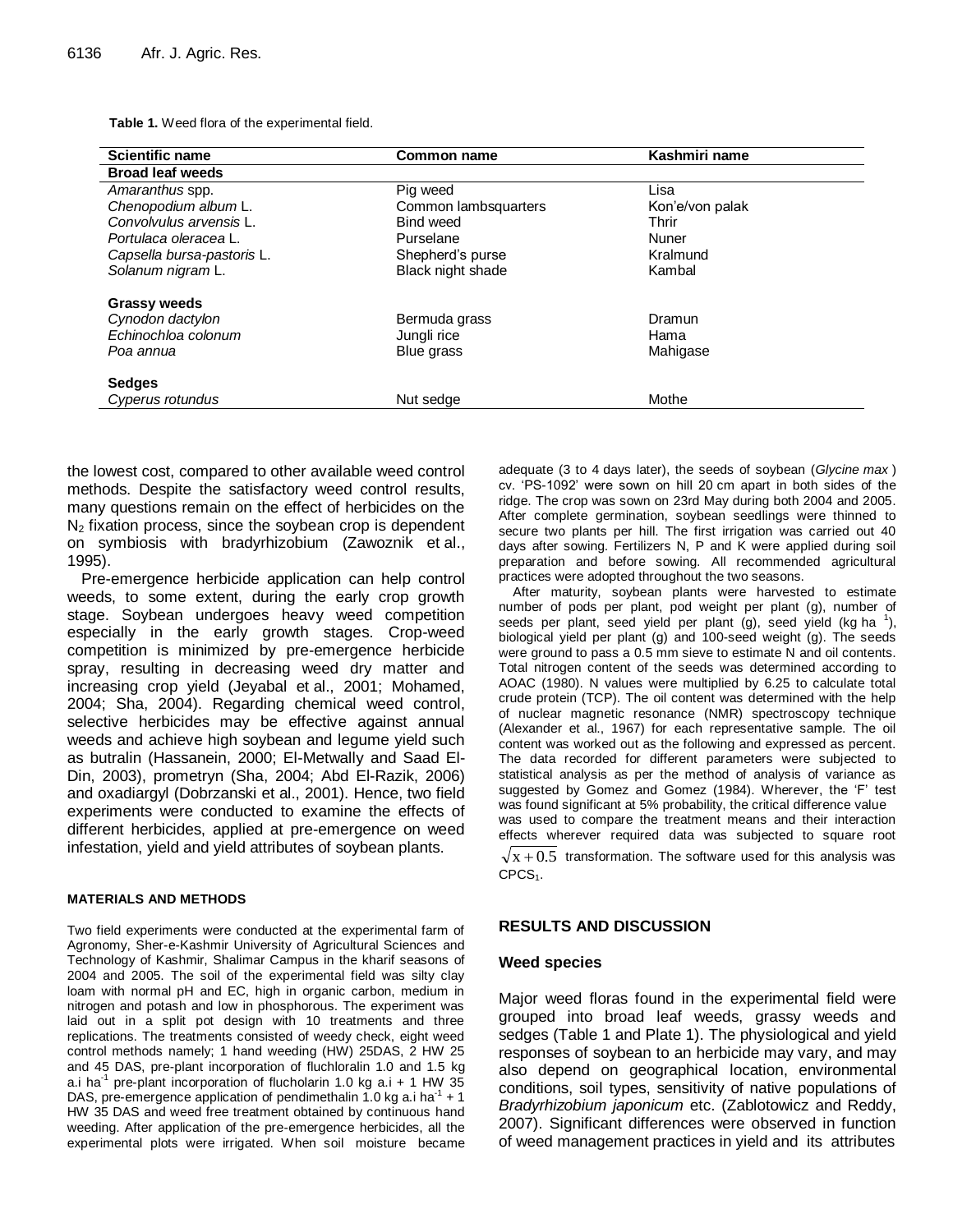



**Plate 1.** Soybean yield and yield components.

 *Cyperus rotundus Capsella bursa - pastoris Amaranthus* spp.

[\(Tables](http://www.scielo.br/img/revistas/pd/v26n4/17t3.gif) 2 and 3). Greater weed competition in weedy check resulted in reduced number of branches per plant under this treatment at harvest. Consequently, weed control measures offered a better environment for enhanced branching by crop. Significantly, highest number of branches was recorded in weed free plots comparable with twice hand weeding treatments. Herbicides proved more effective at higher rates when applied alone. However, when combined with one hand weeding, they were more effective. Increased number of branches as a result of chemical and hand weeding methods has also been reported by Kushwah and Vyas (2005). Various yield components were markedly influenced by different weed control measures. Maximum number of pods was produced by weed free treatments  $(W_{10})$  which was at par with hand weeding twice  $(W_3)$ . Other weed control treatments also affected significantly higher number of pods as compared to un-weeded control  $(W_1)$  which gave the lowest number of pods per plant.

Severe weed competition in the weedy check might have reduced the number of pods per plant. Weed free treatment produced 60.08 and 56.67% extra pods than control. Jain (2000) also got highest pods in weed free treatment. Fluchloralin and pendimethalin at lower rates (1 kg ha<sup>-1</sup> each) when integrated with hand weeding resulted in greater values of pods per plant than when applied alone recording at par influence with weed free in 2005. This is clearly indicative of more pronounced affect of their integrated use because of the fact that initial achievement of limiting weed growth by the herbicides is

maintained as hand weeding eliminates the fresh flush of weeds that may regenerate due to loss of persistence of the applied herbicides as in the case of herbicides applied alone. A number of researchers like Veeramani et al. (2001) held similar views and reported more pods with integrated use of herbicides with hand weeding. Herbicides applied alone recorded pods at par with hand weeding once at 25 DAS. Number of pods per unit area basis was significantly influenced by different weed control measures. Weed free treatment  $(W_{10})$  and hand weeding twice  $(W_3)$  affected number of pods per square metre that were at par with each other. Herbicides applied individually and in integration with one hand weeding at 35 DAS also caused significant enhancement in the number of pods per square metre as compared to un-weeded control. Both the number of seeds per pod and 100-seed weight were benefited by various weed control measures.

Weed free treatment  $(W_{10})$  and hand weeding twice  $(W<sub>3</sub>)$  were at par with each other in producing significantly highest number of seed per pod and also affecting highest 100-seed weight. Un-checked growth of weeds in weedy check caused lowest number of seeds per pod and 100-seed weight. Hand weeding twice  $(W_3)$  was found statistically at par with fluchloralin 1 kg integrated with hand weeding  $(W_8)$  and pendimethalin 1 kg integrated with hand weeding  $(W<sub>9</sub>)$  with respect to the number of seeds per pods and 100-seed weight. Herbicides applied alone too had a significant promising influence on test weight giving higher values than the weedy check. Reduced weed competition as a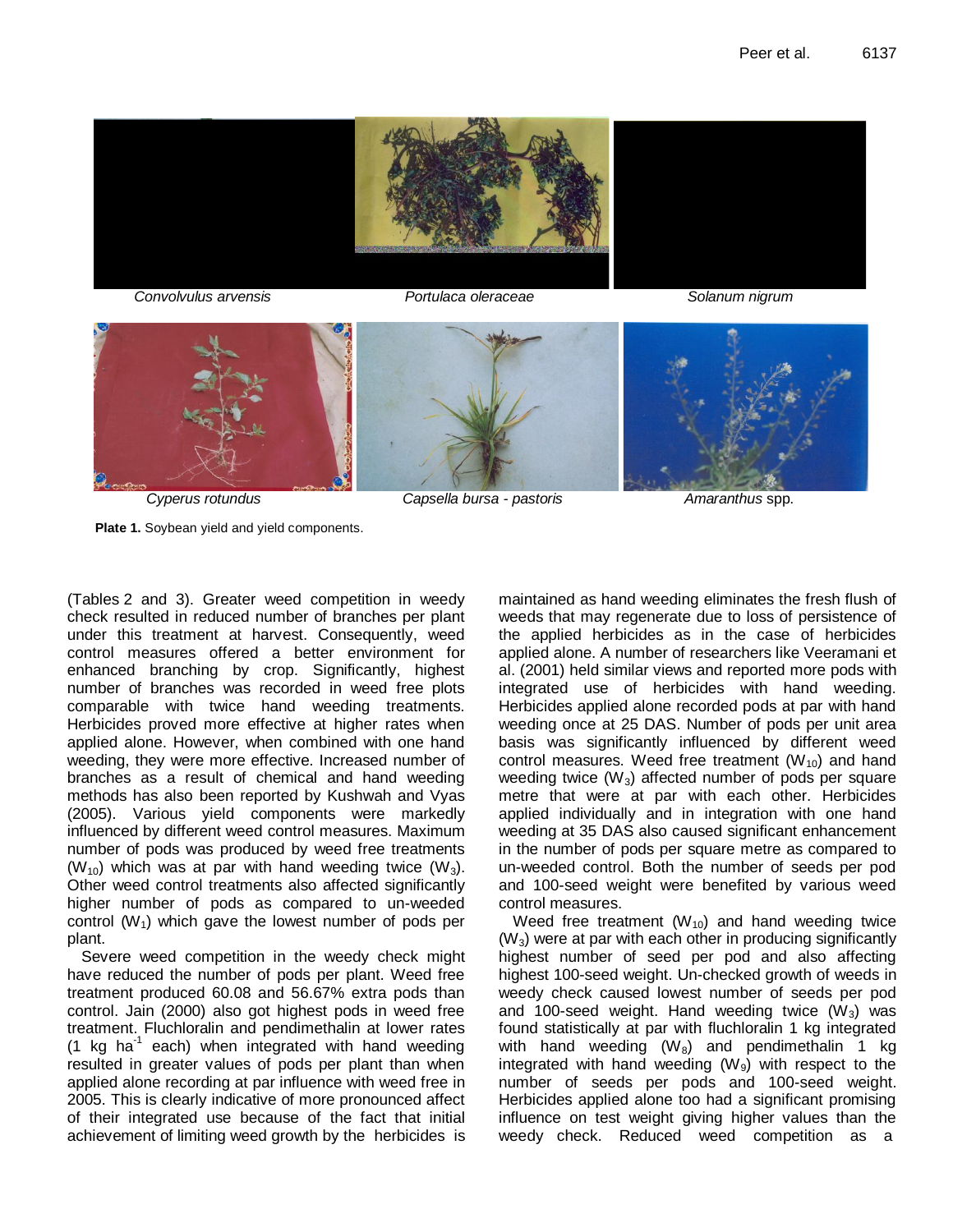| <b>Treatments</b> | Branches per plant |       | Pods/plant (no.) |       | Pods/square metre (no.) |         | Seeds/pod (no.) |      | 100-seed weight (g) |        | Biological yield (g) |       | Harvest index (%) |       |
|-------------------|--------------------|-------|------------------|-------|-------------------------|---------|-----------------|------|---------------------|--------|----------------------|-------|-------------------|-------|
|                   | 2004               | 2005  | 2004             | 2005  | 2004                    | 2005    | 2004            | 2005 | 2004                | 2005   | 2004                 | 2005  | 2004              | 2005  |
| $W_1$             | 6.57               | 7.74  | 42.49            | 44.70 | 756.33                  | 793.66  | 1.80            | 1.82 | 10.015              | 10.100 | 47.25                | 46.96 | 34.52             | 34.25 |
| W <sub>2</sub>    | 8.60               | 8.84  | 50.80            | 53.59 | 1086.08                 | 1053.55 | 2.10            | 2.15 | 10.797              | 10.930 | 58.28                | 59.43 | 35.08             | 35.00 |
| $W_3$             | 9.30               | 10.07 | 58.07            | 61.87 | 1161.55                 | 1182.66 | 2.32            | 2.40 | 11.224              | 11.617 | 67.07                | 67.75 | 36.01             | 36.07 |
| W <sub>4</sub>    | 7.80               | 8.23  | 51.43            | 50.14 | 965.00                  | 999.33  | 2.03            | 1.98 | 10.745              | 10.910 | 54.46                | 56.55 | 34.12             | 33.60 |
| $W_5$             | 8.00               | 7.69  | 45.75            | 49.37 | 1002.11                 | 952.88  | 1.91            | 1.99 | 10.822              | 11.020 | 56.75                | 58.33 | 34.88             | 34.48 |
| $W_6$             | 8.30               | 8.75  | 46.81            | 49.72 | 926.88                  | 958.41  | 2.04            | 1.87 | 10.693              | 10.961 | 55.43                | 55.74 | 35.24             | 35.88 |
| W <sub>7</sub>    | 8.73               | 8.32  | 50.71            | 52.86 | 948.33                  | 1013.84 | 2.06            | 2.00 | 10.953              | 10.980 | 57.74                | 59.46 | 35.89             | 35.45 |
| W <sub>8</sub>    | 8.70               | 8.90  | 56.75            | 63.68 | 1052.12                 | 1139.56 | 2.18            | 2.26 | 11.050              | 11.313 | 62.72                | 61.86 | 35.22             | 35.30 |
| W9                | 9.07               | 9.36  | 59.90            | 64.64 | 1085.34                 | 1129.17 | 2.29            | 2.18 | 11.174              | 11.200 | 65.07                | 66.56 | 36.03             | 36.11 |
| $W_{10}$          | 10.02              | 10.80 | 68.02            | 70.03 | 1174.21                 | 1212.89 | 2.52            | 2.80 | 11.08               | 12.05  | 69.29                | 70.60 | 36.19             | 36.26 |
| $SEm+$            | 0.27               | 0.35  | 2.27             | 3.06  | 20.87                   | 23.69   | 0.07            | 0.08 | 0.242               | 0.259  | 0.33                 | 0.33  | 0.31              | 0.34  |
| $CD (P = 0.05)$   | 0.77               | 0.99  | 6.41             | 8.65  | 60.11                   | 68.24   | 0.20            | 0.22 | 0.678               | 0.737  | 0.93                 | 0.94  | 0.90              | 0.95  |

**Table 2.** Yield attributes of soybean as influenced by weed control methods.

Where W<sub>1</sub> (weedy check), W<sub>2</sub> (1 HW 25 DAS), W<sub>3</sub> (2 HW 25 and 45 DAS), W<sub>4</sub> (fluchloralin 1 kg ha<sup>-1</sup>), W<sub>5</sub> (fluchloralin 1.5 kg ha<sup>-1</sup>), W<sub>6</sub> (pendimethalin 1 kg ha<sup>-1</sup>), W<sub>7</sub> (pendimethalin 1.5 kg ha<sup>-1</sup>), W<sub>7</sub> (pend (fluchloralin 1 kg ha<sup>-1</sup> + 1 HW 35 DAS), W<sub>9</sub> (pendimethalin 1 kg ha<sup>-1</sup> + 1 HW 35 DAS), W<sub>10</sub> (weed free).

consequence of weed control measures enabled to affect improved 100-seed weight in soybean possibly due to enhanced availability of nutrients etc. The results are akin to those reported by Vyas and Jain (2003). Severe weed competition due to unchecked weed growth and consequent reduction in seeds per pod and test weight was also observed by Rathman and Miller (1981). Seed yield is the most important criterion and the ultimate test to estimate and compare the efficiency of a particular treatment. As such, this parameter needs a thorough and comprehensive discussion here.

All weed control measures gave significantly higher seed yields than weedy check (Table 3). However, weed free treatment  $(W_{10})$ , hand weeding twice  $(W_3)$  and fluchloralin and pendimethalin 1  $kg$  ha<sup>-1</sup> integrated with hand weeding once  $(W_8$  and  $W_9$ ) procured far superior

seed yields of soybean. The increase in seed yield due to these treatments on pooled basis was to the tune of 59.81, 53.25, 38.42 and 49.78%, respectively. Pendimethalin when applied alone or integrated with hand weeding was more effective than similar application of fluchloralin. Integrated use of both fluchloralin and pendimethalin with hand weeding yielded 4.72 and 8.21%, respectively more than their individual application. Higher doses  $(1.5 \text{ kg ha}^1)$  of herbicides proved more effective and produced superior seed yields than their lower doses  $(1.0 \text{ kg ha}^{-1})$ , the increase being 6.34 and 5.98% for fluchloralin and pendimethalin, respectively. The yield given by pendimethalin 1.5 kg ha $1 \, (W_7)$  was comparable to that produced by hand weeding once  $(W<sub>2</sub>)$  in both the years. The enhancement in the seed yield due to various weed control measures was because of the fact that they helped to keep the field

comparatively free from weeds, thus resulting in better utilization of resources namely, nutrients, moisture, solar light etc. This consequently led to the production of more vigorous and healthy plants having more pod bearing capacity, more seed per pod and 100-seed weight. The cumulative effect of all these resulted in higher seed yields, making it amply clear that these weed control measures exerted a profound influence in curtailing the weed population and thereby reducing the weed biomass at important growth stages of the crop.

The results corroborate the findings of Vyas et al. (2000) and Pandya et al. (2005) and many others who reported enhanced soybean yield due to various weed control treatments. Weedy check produced lowest yield of soybean which was significantly inferior to different weed control treatments. Drastic yield reduction in weedy check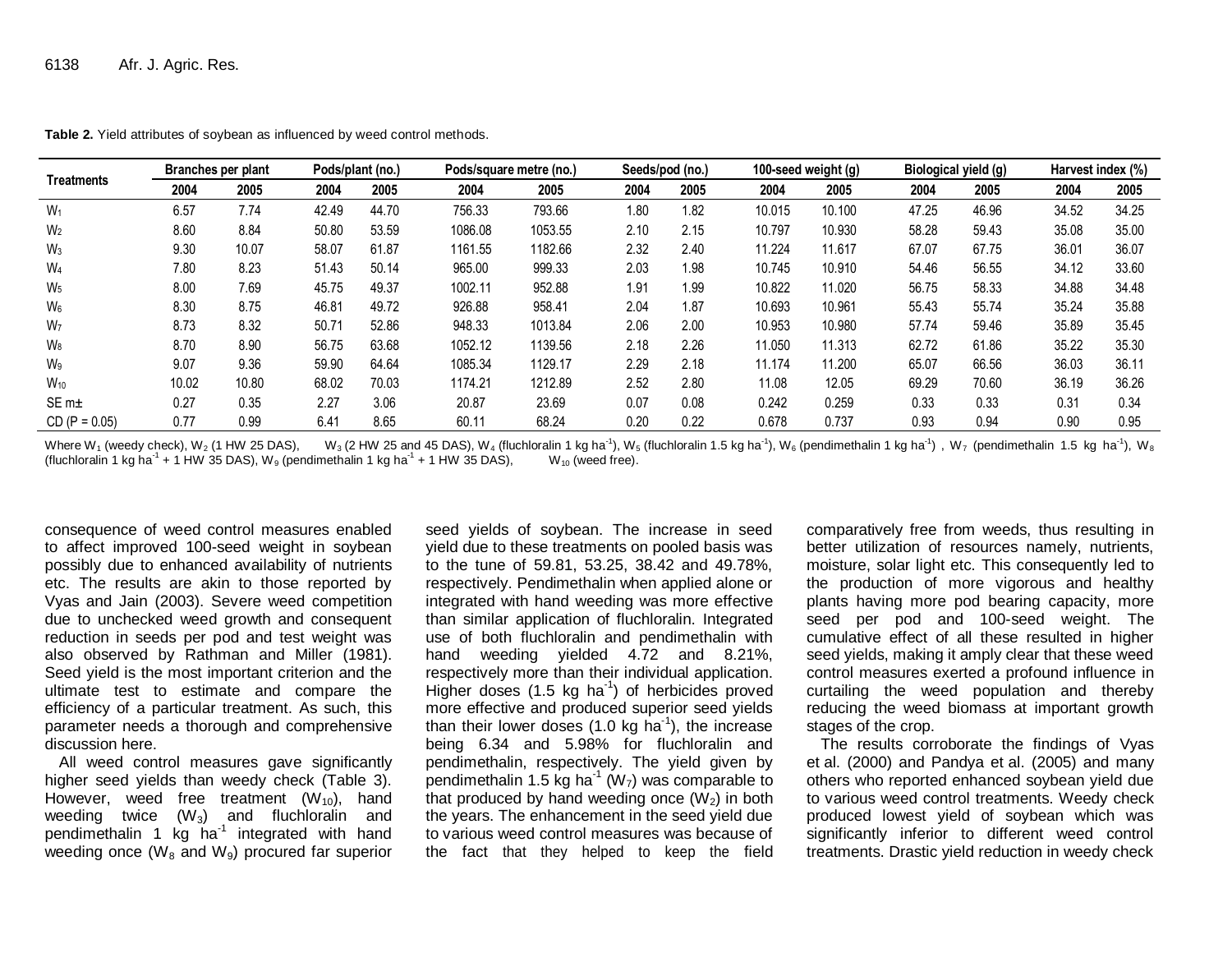**Table 3.** Seed yield and straw yield of soybean as influenced by weed control methods.

|                                                           | Seed yield (q/ha) |       |               | <b>Straw yield</b> |       |  |
|-----------------------------------------------------------|-------------------|-------|---------------|--------------------|-------|--|
| <b>Treatment</b>                                          | 2004              | 2005  | <b>Pooled</b> | 2004               | 2005  |  |
| $W_1$ (Weedy check)                                       | 15.97             | 15.74 | 15.85         | 30.28              | 30.20 |  |
| $W_2$ (1 HW 25 DAS)                                       | 20.91             | 21.20 | 21.05         | 37.37              | 38.23 |  |
| $W_3$ (2 HW 25 and 45 DAS)                                | 24.10             | 24.44 | 24.29         | 42.42              | 43.31 |  |
| $W_4$ (fluchloralin 1 kg ha <sup>-1</sup> )               | 18.58             | 19.00 | 18.76         | 35.88              | 37.35 |  |
| $W_5$ (fluchloralin 1.5 kg ha <sup>-1</sup> )             | 19.80             | 20.11 | 19.95         | 36.95              | 38.22 |  |
| $W_6$ (pendimethalin 1 kg ha <sup>-1</sup> )              | 19.52             | 20.00 | 19.72         | 35.86              | 35.73 |  |
| $W7$ (pendimethalin 1.5 kg ha <sup>-1</sup> )             | 20.73             | 21.07 | 20.90         | 37.00              | 38.09 |  |
| $W_8$ (fluchloralin 1 kg ha <sup>-1</sup> + 1 HW 35 DAS)  | 22.10             | 21.79 | 21.94         | 40.62              | 40.08 |  |
| $W_9$ (pendimethalin 1 kg ha <sup>-1</sup> + 1 HW 35 DAS) | 23.45             | 24.04 | 23.74         | 41.57              | 42.49 |  |
| $W_{10}$ (weed free)                                      | 25.08             | 25.60 | 25.33         | 44.21              | 45.00 |  |
| $SEm+$                                                    | 0.23              | 0.29  | 0.25          | 0.25               | 0.26  |  |
| $CD (P = 0.05)$                                           | 0.66              | 0.81  | 0.70          | 0.71               | 0.75  |  |

was due to heavy infestation of weeds, especially broad leaved weeds which grow faster and suppressed the crop growth, thus causing reduced yields. The broad leaved weeds on an average contributed 62.65% of total weed population. Howe and Oliver (1987) also reported reduced yield in weedy check due to higher density of weeds especially broad leaved weeds. The straw yield depicted a trend similar to seed yield. Significantly, superior straw yield was seen in different weed control treatment especially weed free treatment  $(W_{10})$ , hand weeding twice  $(W_3)$  and fluchloralin and pendimethalin (each 1 kg ha<sup>-1</sup>) integrated with hand weeding (W<sub>8</sub> and  $W<sub>9</sub>$ ). Biological yield was favourably influenced by various weed control treatments. Weed free plots  $(W_{10})$ , hand weeding twice  $(W_3)$ , fluchloralin and pendimethalin 1 kg/ha integrated with hand weeding ( $W_8$  and  $W_9$ ) far excelled in their influence in recording higher biological yield over weedy check and produced 51.76, 46.20, 35.12 and 43.06% more biological yield than un-weed control. Herbicides applied alone under different concentrations (W<sub>4</sub>, W<sub>5</sub>, W<sub>6</sub>, W<sub>7</sub>) too were efficient in producing higher biological yields, however, the treatments lagged behind hand weeding once  $(W_2)$ except pendimethalin 1.5 kg ha $^{-1}$  with which it was comparable. Harvest index of soybean exhibited pronounced influence of various weed control treatments. Weed free treatment  $(W_{10})$ , hand weeding twice  $(W_3)$  and pendimethalin 1 kg ha<sup>-1</sup> in integration with hand weeding once  $(W_9)$  produced statistically similar harvest index. Weedy check  $(W_1)$  affected significantly least harvest index compared to all the weed control treatments. The higher doses of both fluchloralin and pendimethalin ( $W_5$ ) and  $W_7$ ) proved significantly more effective than their corresponding low doses ( $W_4$  and  $W_6$ ). This was possibly due to persistence of these herbicides for longer duration at the higher concentration compared to their lower ones. Bhandiwaddar and Itnal (1998) also reported superiority of various weed control methods with respect to harvest

index of soybean over unweeded control.

#### **Seed composition**

Seed protein content of soybean was favourably and significantly influenced by different weed control treatments (Table 4). Weed free  $(W_{10})$  and hand weeding twice  $(W_3)$  exhibited statistically similar protein content. Hand weeding twice  $(W_3)$  was also comparable to pendimethalin 1 kg/ha integrated with hand weeding once  $(W<sub>9</sub>)$  with respect to protein content but superior to rest of the treatments besides the weedy check. Fluchloralin and pendimethalin (1 kg/ha each) supplemented with hand weeding ( $W_8$  and  $W_9$ ) were at par with each other for protein content. On an average, 14.04, 12.54 and 11.37% more protein content in seed was affected by weed free treatment, hand weeding twice and pendimethalin 1 kg ha<sup>1</sup> integrated with hand weeding once over that given by weedy check. The better protein content in soybean crop as a result of weed control measures could be attributed to better nitrogen content under these treatments favoured by effective elimination of weeds. Presence of weeds throughout the growing season in weedy check plots was instrumental in reduced protein content in these plots. The results corroborate the findings of Mohamed (2004) and EL-Metwally and Shalby (2007). So for as the oil content is concerned, hand weeding twice  $(W_3)$ , higher dose of pendimethalin (1.5) kg/ha) ( $W_7$ ) and both fluchloralin and pendimethalin 1 kg/ha supplemented with hand weeding (W<sub>8</sub> and W<sub>9</sub>) recorded comparable oil content in soybean seed in both years. Both fluchloralin and pendimethalin at either of two rates namely, 1.0 and 1.5 kg ha<sup>-1</sup> gave oil content that was at par with hand weeding once. Although, hand weeding twice was statistically similar to hand weeding once in 2004 with respect to oil content, it produced a significant improvement in this important quality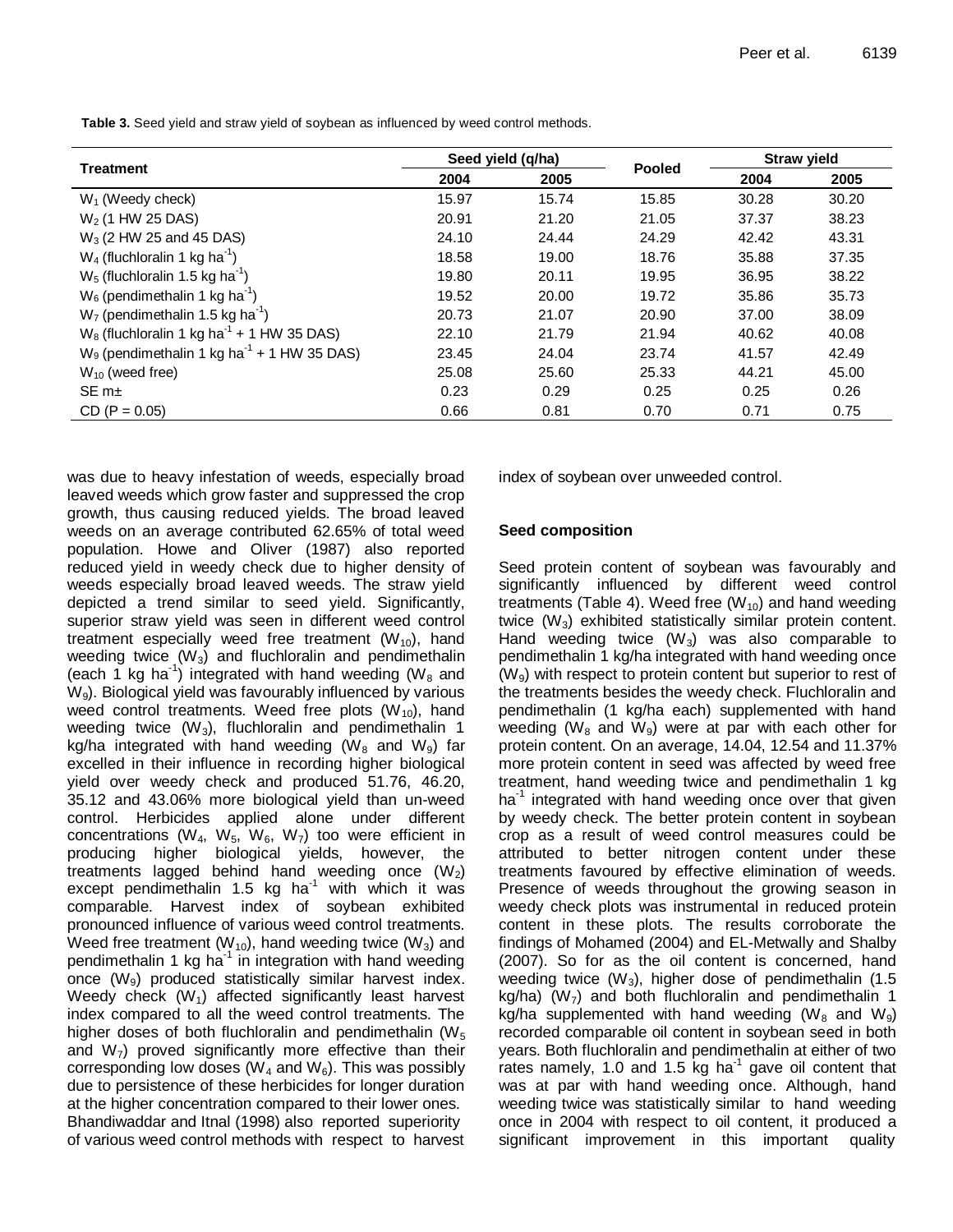**Table 4.** Oil content (%) and crude protein content (%) of soybean as influenced by weed control.

|                                                           | Oil content (%) |       |       | Crude protein content (%) |  |  |
|-----------------------------------------------------------|-----------------|-------|-------|---------------------------|--|--|
| <b>Treatment</b>                                          | 2004            | 2005  | 2004  | 2005                      |  |  |
| $W_1$ (Weedy check)                                       | 17.81           | 18.05 | 36.57 | 35.68                     |  |  |
| $W_2$ (1 HW 25 DAS)                                       | 19.07           | 19.00 | 38.19 | 38.66                     |  |  |
| $W_3$ (2 HW 25 and 45 DAS)                                | 19.97           | 19.88 | 39.94 | 41.36                     |  |  |
| $W_4$ (fluchloralin 1 kg ha <sup>-1</sup> )               | 18.67           | 19.00 | 38.14 | 37.46                     |  |  |
| $W_5$ (fluchloralin 1.5 kg ha <sup>-1</sup> )             | 18.93           | 19.03 | 38.30 | 37.50                     |  |  |
| $W_6$ (pendimethalin 1 kg ha <sup>-1</sup> )              | 18.98           | 18.84 | 38.24 | 38.12                     |  |  |
| $W_7$ (pendimethalin 1.5 kg ha <sup>-1</sup> )            | 19.09           | 19.28 | 38.55 | 39.12                     |  |  |
| $W_8$ (fluchloralin 1 kg ha <sup>-1</sup> + 1 HW 35 DAS)  | 19.28           | 19.48 | 39.09 | 40.00                     |  |  |
| $W_9$ (pendimethalin 1 kg ha <sup>-1</sup> + 1 HW 35 DAS) | 19.35           | 19.73 | 39.78 | 40.68                     |  |  |
| $W_{10}$ (weed free)                                      | 19.69           | 20.19 | 40.62 | 41.76                     |  |  |
| $SEm+$                                                    | 0.45            | 0.36  | 0.42  | 0.60                      |  |  |
| $CD (P = 0.05)$                                           | 0.92            | 0.72  | 0.84  | 1.22                      |  |  |

#### parameter in 2005.

Weedy check proved very poor exhibiting significantly inferior values of oil content in soybean seed which was 10.82 and 9.12% deficit as compared to hand weeding twice in 2004 and 2005, respectively. Enhancement in the oil content of soybean as affected by various weed control measures may be attributed to better nutrition of the soybean which play a vital role in improving oil value of soybean. Increased oil content in soybean under weed control treatments has also been reported by Mohamed (2004) and EL-Metwally and Shalby (2007).

#### **Conclusion**

Pendimethalin 1.0 kg ha<sup>-1</sup> integrated with one hand weeding at 35 DAS (critical period of weed removal) is the most appropriate method for effective weed management and profitable cultivation of soybean. Other methods are either less profit earners or are labour expensive.

#### **REFERENCES**

- Abd El-Razik MA (2006). Effect of some weed control treatments on growth, yield and yield components and some seed technological characters and associated weeds of faba bean plants. J. Agric. Sci. 31(10):6283-6292.
- Ahmed SA, Saad El-Din SA, El- Metwally IM (2001). Influence of some micro- elements and some weed control treatments on growth, yield and its components of soybean plants. Annals Agric. Sci. Moshtohor, 39(2):805-823.
- BANDIWADDAR TT, ITNAL CJ (1998). Weed management in soybean on black soils of Northern Transitinal Track of Karnataka. Karnataka, Journal Agricultural Sciences.11:599-602. Dobrzanski A, Paczynski J, Anyszka Z (2001). The response
- of onion and weeds to oxadiargyl (Raft 400 Sc.) Progr. Plant Protect. 41(2):901-903.
- El-Metwally IM, Saad El-Din SA (2003). Response of pea (*Pisum sativum* L.) plants to some weed control treatments. J. Agric. Sci.

28(2):947-969.

- El-Metwally IM, Shalby EM (2007). Bio-Remediation of fluazifop-p-butyl herbicidecontaminated soil with special reference to efficacy of some weed control treatments in faba bean plants. Res. J. Agric. Bio. Sci. 3(3):157-165.
- Galal AH (2003). Effect of weed control treatments and hill spacing on soybean and associated weeds. Assiut J. Agric. Sci. 34(1):15-32.
- Gogoi AK, Kalita H, Pathak AK (1991). Integrated weed management in soybean [*Glycine max.* (L.) Merrill]. Indian J. Agron. 36(3):453-454.
- Hassanein EE (2000). Effect of some weed control treatments on soybean and associated weeds. Egypt. J. Agric Res. 78(5):1979- 1993.
- Howe OWI, Oliver LR (1987). Influence of soybean (*Glycine max*) row spacing on pitted morning glory (*Ipomea lacunose*) interferences. Weed Sci. 35:185-193.
- Jain VK (2000). Chemical weed control in soybean (*Glycine max*). Indian J. Agron. 45(1):153-157.
- Jeyabal A, Palaniapan SP, Chelliah S (2001). Efficacy of metribuzin and trifulralin on weed management in soybean (*Glycine max*). Indian J. Agron. 46(2): 339-342.
- Kachroo D, Dixit AK, Bali AS (2003). Weed management in oilseed crop - a review. J. Res. SKUAST – Jammu*,* 2(1):1-12.
- Kanase AA, Mendhe SN, Khawale VS, Jarande NN, Mendhe JT (2006). Effect of integrated nutrient management and weed biomass addition on growth and yield of soybean. J. Soils Crops. 16(1):236-239.
- Kushwah SS, Vyas MD (2005). Herbicides weed control in soybean (*Glycine max*). Indian J. Agron. 50(3):225-227.
- Mohamed SA (2004). Effect of basagran herbicide and indole acetic acid (IAA) on growth, yield, chemical composition and associated weeds of soybean plants. Egypt. J. Appl. Sci. 19(10):79-91.
- Pandya N, Chouhan GS, Nepalia V (2005). Effect of varieties, crop geometries and weed management on nutrient up take by soybean (*Glycine max*) and associated weeds. Indian J. Agron*.* 50(3):218-220.
- Rakesh KS, Shirvastava UK (2002). Weed control in soybean (*Glycine max*). Indian J. Agron. 47(2):269-272.
- Rathman DP, Miller SD (1981). Wild oat (*Avena fatua*) competition in soyben (*Glycine max*). Weed Sci. 29:410-414.
- Sha HZ (2004). Test on the efficacy of 40% emulsifiable concentrate of prometryn and acetochlor against soybean weeds. J. Jilin Agric. Univ. 26(4):452-454.
- Singh G, Jolly RS (2004). Effect of herbicides on the weed infestation and grain yield of soybean (*Glycine max*). *Acta* Agron., *Hungarica* 52(2):199-203.
- Thakare KG, Chore CN, Deotale RD, Kamble PS, Sujata BP, Shradha RL (2006). Influence of nutrients and hormones on biochemical and yield and yield contributing parameters of soybean. J. Soils Crops 16(1):210-216.